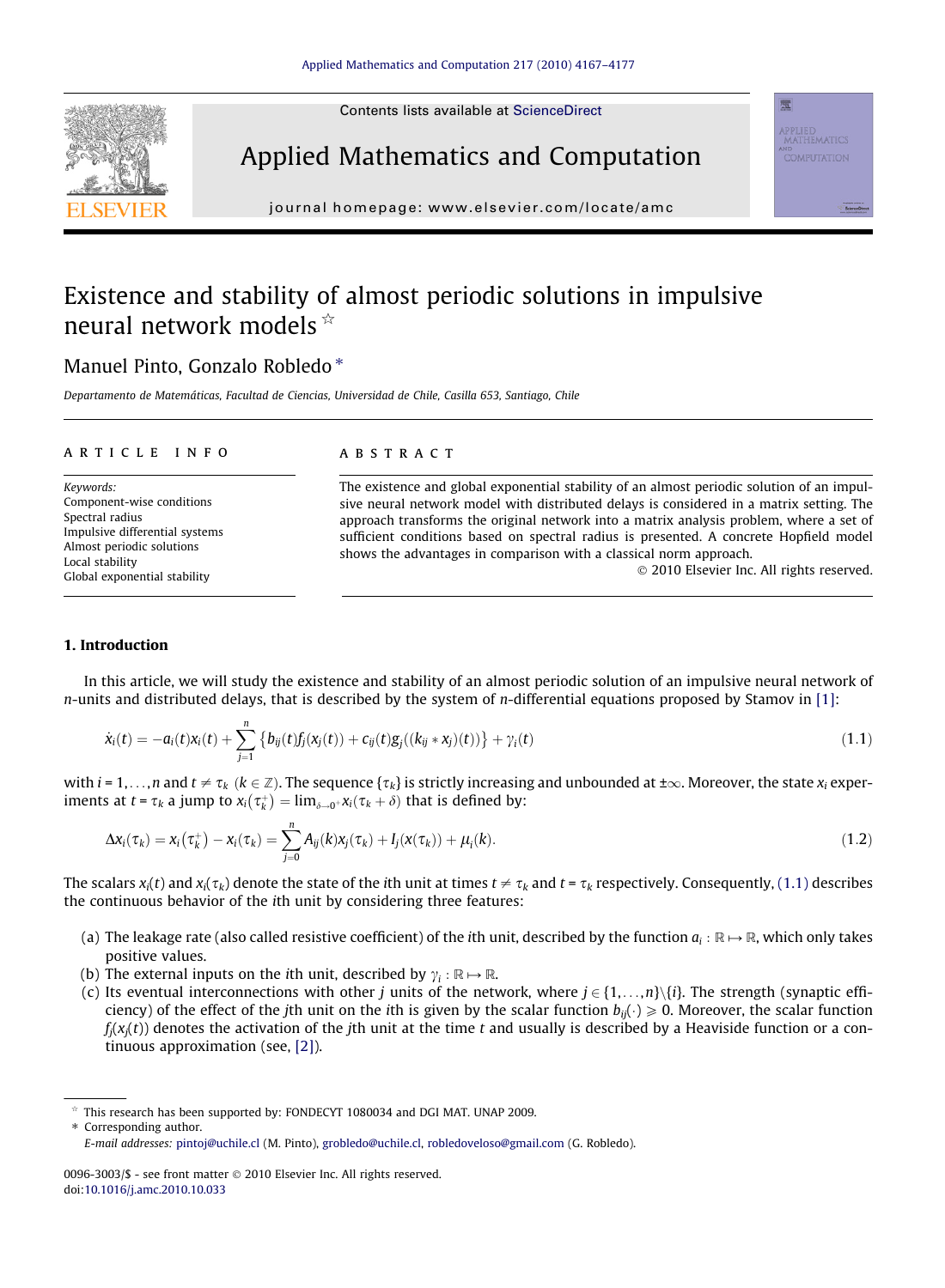<span id="page-1-0"></span>Nevertheless, it has been pointed out in several works (see, e.g. [\[3\]\)](#page-10-0) that the activation of a unit  $j$  can be dependent of its state  $x_i$  with time delay, either discrete or continuously distributed. In our case, the scalar function  $g_i(\cdot)$  denotes an activation dependent of the total delayed action  $(k_{ij} * x_j)(t)$  on all the states  $x_i(t)$  ( $1 \leq j \leq n$ ), where

$$
(k_{ij} * x_j)(t) = \int_0^\infty k_{ij}(r)x_j(t-r)dr
$$

and  $k_{ii}$ :  $\mathbb{R} \mapsto \mathbb{R}$  is a scalar integrable function. The weight of this interconnection is denoted by the nonnegative function  $c_{ii}: \mathbb{R} \mapsto \mathbb{R}$ .

On the other hand, the impulsive behavior of the ith unit is described by the matrix sequence  $A : \mathbb{Z} \mapsto \mathbb{R}^{n \times n}$  (from now on  $A_k = A_{ii}(k)$ , the vector sequence  $\mu_k = \mu_i(k)$  and  $I(x(\tau_k))$ , with  $I : \mathbb{R}^n \rightarrow \mathbb{R}^n$ .

As it has been pointed out in other works, the impulses defined by [\(1.2\)](#page-0-0) make possible the modeling of disturbances or can be introduced in order to control the behavior of the networks.

It is interesting to point out that in absence of impulses, (1.3) generalizes classical models: indeed, if  $c_{ij}(t) \equiv 0$  then (1.3) becomes a Hopfield neural network (see, e.g. [\[2,4\]](#page-10-0) and [\[5\]\)](#page-10-0). If  $c_{ij}(t) \neq 0$  and  $k_{ij}(t) = \delta_{ij}(t-\tau)$  (Dirac's delta function) then (1.3) is a delayed Hopfield neural network (see e.g. [\[6\]](#page-10-0) and references therein).

For any solution  $x(t) = \text{col}(x_1(t),...,x_n(t))$  of [\(1.1\) and \(1.2\)](#page-0-0), the model can be summarized as follows:

$$
\begin{cases}\n\dot{x}(t) = A(t)x(t) + B(t)f(x(t)) + C(t)g((K * x)(t)) + \gamma(t), \quad t \neq \tau_k, \\
\Delta x(\tau_k) = A_k x(\tau_k) + I(x(\tau_k)) + \mu_k,\n\end{cases}
$$
\n(1.3)

where  $A(t)$  = diag{  $-a_i(t)$ },  $B(t)$  = {b<sub>ij</sub>(t)} and  $C(t)$  = {c<sub>ij</sub>(t)} are matrix functions  $\mathbb{R} \mapsto \mathbb{R}^{n \times n}$ . Moreover, the functions  $f:\mathbb{R}^n\mapsto\mathbb{R}^n,~g:\mathbb{R}^n\mapsto\mathbb{R}^n$  satisfies  $\frac{\partial f_i}{\partial x_j}=\frac{\partial g_i}{\partial x_j}=0$  when  $i\neq j$  and  $A_k$  satisfies

$$
\det(E + A_k) \neq 0 \quad \text{for any} \quad k \in \mathbb{Z}, \quad (E \text{ is the identity matrix}). \tag{1.4}
$$

The initial conditions of (1.3) are in  $PC = PC(\mathbb{R}_+, \mathbb{R})$ , the Banach space of bounded piecewise continuous functions  $\varphi:(-\infty,0]\mapsto\mathbb{R}^n$  with first kind discontinuities at  $t$  =  $\tau_k.$  Throughout this paper, we will assume the existence and uniqueness of a solution  $x(t, \varphi)$  of (1.3) with initial condition  $\varphi \in PC(\mathbb{R}_-, \mathbb{R}^n)$ .

The impulsive linear system associated to (1.3) is

$$
\begin{cases}\n\dot{x}(t) = A(t)x(t) & t \neq \tau_k, \\
\Delta x(\tau_k) = A_k x(\tau_k).\n\end{cases}
$$
\n(1.5)

Let  $U_k(t,s)$   $(k\in \mathbb{Z},t,s\in (\tau_{k-1},\tau_k]=J_k)$  be the Cauchy matrix of  $(1.5)$  on  $J_k$ . Moreover,  $(1.4)$  implies that the solution of  $(1.5)$ with initial conditions  $x(t_0) = \lim_{t \to t_0^+} x(t) = x_0$  is given by  $x(t,t_0,x_0) = X(t,t_0)x_0$  where  $X(t,s)$  is defined by:

$$
X(t,s) = \begin{cases} U_k(t,s), & t,s \in J_k, \\ U_{k+1}(t,\tau_k^+) \Lambda_k U_k(\tau_k,s), & s \in J_{k-1}, t \in J_k, \\ U_k(t,\tau_k) \Lambda_k^{-1} U_{k+1}(\tau^+,s), & t \in J_{k-1}, s \in J_k, \\ U_{k+1}(t,\tau_k^+) \prod_{j=k}^{i+1} A_j U_j(\tau_j,\tau_{j-1}^+) \Lambda_i U_i(\tau_i,s), & s \in J_i, t \in J_{k+1}, \tau_i < \tau_k, \\ U_i(t,\tau_i) \prod_{j=i}^{k-1} A_j^{-1} U_{j+1}(\tau_j^+, \tau_{j+1}) \Lambda_k^{-1} U_{k+1}(\tau_k^+,s), & t \in J_i, s \in J_{k+1}, \tau_i < \tau_k, \end{cases}
$$

where  $A_i = (E + A_i)$  for any  $i \in \mathbb{Z}$ .

#### 1.1. Preliminaries

First, we settle some matters of terminology and notation:

**Definition 1.** Given  $x = (x_1, \ldots, x_n) \in \mathbb{R}^n$  and the bounded vector function  $f = (f_1, f_2, \ldots, f_n) : \mathbb{R} \to \mathbb{R}^n$  with  $|f_i|_{\infty} = \sup_{t \in \mathbb{R}} \{ |f_i(t)| \}$ , we define the vectors

$$
|x| = (|x_1|, \ldots, |x_n|) \in \mathbb{R}_+^n
$$
 and  $|f|_{\infty} = (|f_1|_{\infty}, |f_2|_{\infty}, \ldots, |f_n|_{\infty}) \in \mathbb{R}_+^n$ . (1.6)  
\nFor  $x, y \in \mathbb{R}^n$ ,  $x = \text{col } (x_1, \ldots, x_n)$ ,  $y = \text{col } (y_1, \ldots, y_n)$  real vectors, the inequality  $x \le y$  means  $x_i \le y_i$  for every  $i \in \{1, \ldots, n\} \subset \mathbb{N}$ , i.e.  $y - x \in \mathbb{R}_+^n$ . Similarly, for a  $n \times n$  matrix  $A = (a_{ij})$ , define  $|A| = (|a_{ij}|)_{ij}$  and  $|A|_{\infty} = (|a_{ij}|_{\infty})_{ij}$ . Also,  $A \ge 0$  if  $a_{ij} \ge 0$  for all  $i, j$ . Moreover, for  $\|\cdot\|_{\bullet}$  any norm on the vector space of  $p \times p$  matrices we will denote by  $\rho(A) = \lim_{n \to \infty} \|A^n\|_{\bullet}^{1/n}$ , the spectral radius of  $A$ . The spectral radius is independent of the norm  $\|\cdot\|_{\bullet}$  and  $\rho(A) \le \|A\|_{\bullet}$ .

Positive matrices and spectral radius have been used in several systems related to (1.3) in impulsive and nonimpulsive contexts, (see, [\[7–15\]\)](#page-10-0), this method have also been employed to studying Lotka–Volterra systems in [\[16\].](#page-10-0) Componentwise techniques have been used in differential and difference equations by [\[17,18\].](#page-10-0)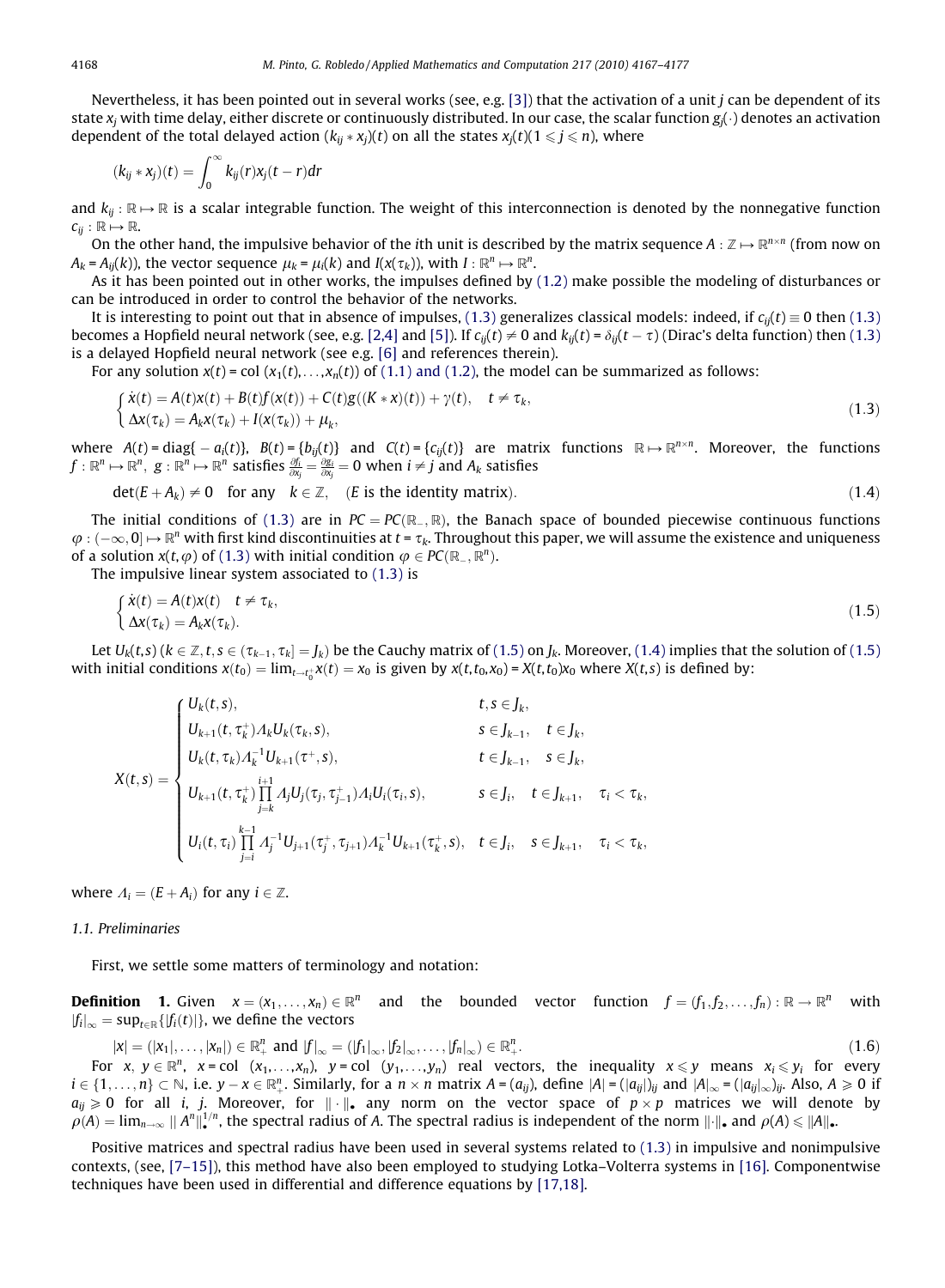### 1.2. Relation with other models

There exists an impressive and extended literature devoted to the mathematical modeling of delayed neural networks. In this context, some models related to [\(1.3\)](#page-1-0) and its results are summarized in the following tables (the first contains non impulsive models and the second contains the impulsive ones) and references therein:

| Solution          | Asympt. behavior   | Delav           | References  |
|-------------------|--------------------|-----------------|-------------|
| Equilibrium point | Unif. asymp. stab. | Time-varying    | $[19]$      |
| Periodic          | Global exp. stab.  | <b>Discrete</b> | [8,20]      |
| Periodic          | Global exp. stab.  | Time-varying    | $[11]$      |
| Almost periodic   | Global exp. stab.  | Time-varying    | [21]        |
| Almost periodic   | Global attr.       | Distributed     | $[22 - 24]$ |
| Almost periodic   | Global exp. stab.  | Distributed     | [10, 17]    |
| Arbitrary         | Dissipativity      | Distributed     | [7,9]       |

| Asympt. behavior  | Delay           | References |
|-------------------|-----------------|------------|
| Asympt. stab.     | Distributed     | $[25]$     |
| Global exp. stab. | Distributed     | $[12]$     |
| Global exp. stab. | Time-varying    | [15,26]    |
| Global exp. stab. | <b>Discrete</b> | [13, 14]   |
| Global exp. stab. | <b>Discrete</b> | $[27]$     |
| Global exp. stab. | Distributed     | [1]        |
| Global exp. stab. | Time-varying    | $[28]$     |
|                   |                 |            |

The existence results are obtained by using Banach fixed point results and the exponential stability results are obtained along two main directions. On one hand, there is the Lyapunov–Riccati approach developed in [\[12,17\]](#page-10-0). On the other hand, one can use the Gronwall–Bellman inequality [\[1,28\]](#page-10-0).

#### 1.3. Novelty of this work and outline

The main contribution of this paper lies in the simplicity in which the existence and exponential stability of an almost periodic solution is addressed: (i) The stability definitions and estimations are vectorial. (ii) Our estimations are easy to check and the constants are independent of the initial conditions. (iii) The existence and stability conditions are given in terms of spectral radius of explicit matrices and are better than conditions obtained by using classic norms (see, Section 4). (iv) Some byproducts of our methods are the uniform stability of the almost periodic solution, the point dissipativity of the system and continuity with respect to initial conditions. These last topics are studied in the context of vectorial inequalities and are interesting by its own right by noticing the few number of related results as it is shown in the tables above.

This paper is organized as follows: in Section 2, we present a sufficient condition ensuring the existence and uniqueness of an almost periodic solution. Moreover, we prove that this solution is uniformly stable and that the system is point dissipative. In Section 3 we present a sufficient condition ensuring global exponential stability for the solution described above. An illustrative example is shown in Section 4.

#### 2. Existence of almost periodic solutions

#### 2.1. Definitions

As the solutions of impulsive differential systems are piecewise continuous (see, e.g. [\[29\]\)](#page-10-0), the classical definition of Bohr almost periodicity (see, e.g. [\[30\]\)](#page-10-0) has been extended to an impulsive framework.

**Definition 2** [29, p.183]. Let { $\xi_k$ } with  $k \in \mathbb{Z}$  a sequence in  $\mathbb{R}^n$ , an integer  $\ell$  is called an  $\epsilon$ -almost period of { $\xi_k$ } if

$$
\|\xi_{k+\ell}-\xi_k\|<\varepsilon\tag{2.1}
$$

for any  $k \in \mathbb{Z}$  (here  $\|\cdot\|$  is a norm in  $\mathbb{R}^n$ ). Hence,  $\{\zeta_k\}$  is almost periodic if for any  $\varepsilon > 0$  there exists a relatively dense set of its e–almost periods, i.e. there exists  $N(\varepsilon) \in \mathbb{N}$  such that there is at least one number  $\ell \in [k, k + N] \cap \mathbb{Z}$  satisfying (2.1).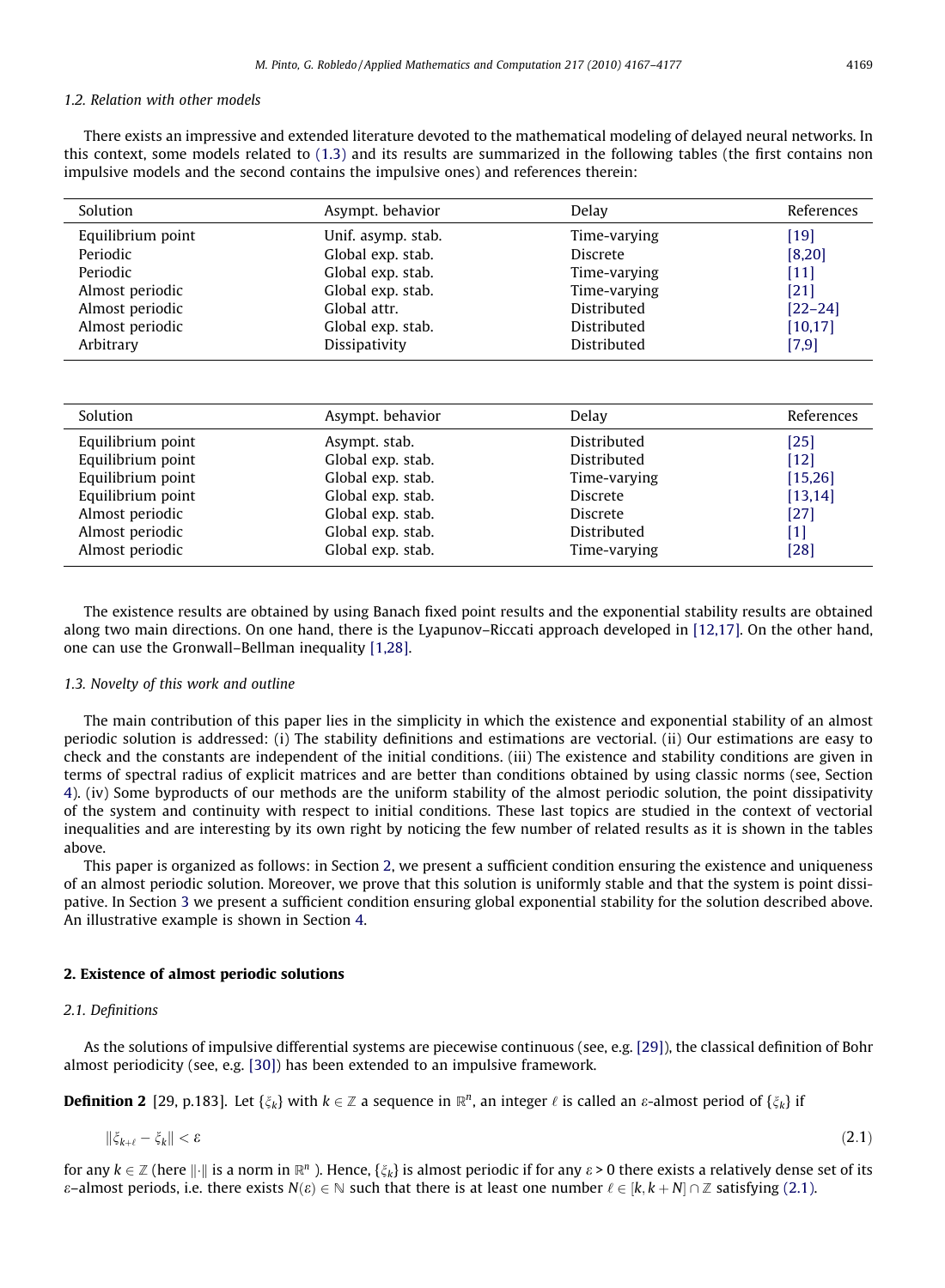**Definition 3** [29, p.195]. Given a sequence { $\xi_k$ } we define a family of sequences by  $\zeta^j_k = \xi_{k+j}-\xi_k$  ( $j\in\mathbb{Z}$ ). We say that the family  $\{\xi^j_k\}$  is equipotentially almost periodic if for an arbitrary  $\varepsilon$  > 0 there exists a relatively dense set of  $\varepsilon$ -almost periods that are common to all the sequences  $\{\xi^j_k\}.$ 

**Definition 4** [29, p.201]. A piecewise continuous function  $\varphi : \mathbb{R} \to \mathbb{R}^n$ , with first kind discontinuity points defined by an unbounded and strictly increasing sequence  $\{\zeta_k\}_{k\in\mathbb{Z}}$  is almost periodic (i.e.  $\mathcal{AP}(\mathbb{R})$ ) if:

- (i) The set of sequences  $\left\{ \zeta^j_k \right\}$ ,  $\zeta^j_k = \zeta_{k+j} \zeta_k$ ,  $(j=0,\pm 1,\pm 2,\ldots)$  are equipotentially almost periodic.
- (ii) For any  $\varepsilon$  > 0, there exists a positive number  $\delta(\varepsilon)$  > 0 such that if the points t' and t'' belong to the same interval of continuity and  $|t'-t''| < \delta$ , then  $\|\varphi(t') - \varphi(t'')\| < \varepsilon$ .
- (iii) For any  $\varepsilon$  > 0 there exists a relatively dense set  $\varGamma$  of  $\varepsilon$ -almost periods such that if  $\tau\in\varGamma$ , then  $\|\varphi(t+\tau)-\varphi(t)\|$  <  $\varepsilon$  for all  $t \in \mathbb{R}$  which satisfy the condition  $|t - \xi_i| > \varepsilon$   $(i = 0, \pm 1, \pm 2, \ldots)$ .

In addition, we introduce some definitions tailored for the componentwise setting presented in the sub Section 1.1:

**Definition 5.** The system [\(1.3\)](#page-1-0) is point dissipative if there exists a positive vector  $r > 0$  such that for any initial condition  $\psi\in P$ C satisfying sup $_{\mathsf{s}\in(-\infty,0]}|\psi(s)|$  <  $r,$  there exists a positive vector  $v$  > 0 satisfying sup $_{t\in[0,+\infty)}$ |x(t, $\psi|$  <  $v.$ 

**Definition 6.** The solution  $x(t, \varphi^*)$  of [\(1.3\)](#page-1-0) is uniformly stable if given a vector  $\varepsilon > 0$ , there exist a vector  $\delta(\varepsilon) > 0$  such that for any solution  $x(t,\psi)$  with initial condition  $\psi\in PC(\R_-,\R^n)$  satisfying  $0<\sup_{r\in (-\infty,0]}|\psi(r)-\varphi^*(r)|<\delta$  implies

$$
\sup_{t\in[0,+\infty)}|x(t,\phi^*)-x(t,\psi)|<\epsilon.
$$

**Definition 7.** The solution  $x(t, \varphi)$  of [\(1.3\)](#page-1-0) is globally exponentially stable if for any solution  $x(t, \psi)$  with initial condition  $\psi \in PC(\mathbb{R}_-, \mathbb{R}^n)$ , there exist a scalar  $\alpha > 0$  and a matrix  $\mathcal{C} > E$  satisfying

$$
|x(t,\varphi^*)-x(t,\psi)|<\mathcal{C}|\varphi^*-\psi|e^{-\alpha t}\quad t\geq 0.
$$

#### 2.2. Assumptions

We assume that the following assumptions on  $(1.3)$  hold:

- **(AP1)** The matrices functions  $A(t)$ ,  $B(t)$ ,  $C(t)$  are Bohr almost periodic.
- (AP2) The vectorial function  $\gamma(\cdot)$  is Bohr almost periodic.
- (AP3)  $A_k$  and  $\gamma_k$  are almost periodic.
- (AP4) The sequence of impulses  $\{\tau_k\}_k$  is of type

 $\tau_k = kT + \alpha_k, \quad T \in \mathbb{R}$ ; (2.2)

where  $\alpha_k$  is an almost periodic sequence satisfying 2  $sup_{k \in \mathbb{Z}} |\alpha_k| = 2\alpha < T$ .

(L1) The functions  $f$  and  $g$  satisfy the inequalities

$$
|f(u) - f(v)| \leq \mathcal{L}^f |u - v| \quad \text{and} \quad |g(u) - g(v)| \leq \mathcal{L}^g |u - v|,
$$
  
where 
$$
\mathcal{L}^f = \text{diag}(\mathcal{L}_1^f, \dots, \mathcal{L}_n^f) > 0 \text{ and } \mathcal{L}^g = \text{diag}(\mathcal{L}_1^g, \dots, \mathcal{L}_n^g) > 0.
$$

(L2) I satisfies the vectorial Lipschitz condition

 $|I(x) - I(y)| \leq \mathcal{L}^l |x - y|$ , with  $\mathcal{L}^l = diag(\mathcal{L}_1^l, \dots, \mathcal{L}_n^l) > 0$ .

(S1) There exist  $\lambda > 0$  and a nonnegative matrix  $M \ge E$  such that the matrix  $X(t, s)$  satisfies the inequality

$$
|X(t,s)| \leqslant Me^{-\lambda(t-s)} \quad \text{with} \quad t \geqslant s.
$$

- **(K1)**  $\int_0^\infty |k_{ij}(s)| \, ds = \tilde{k}_{ij}$  for  $i, j = 1, ..., n$ .
- (S1) is a stability condition of [\(1.5\)](#page-1-0) and can be viewed as a componentwise version of a stability condition considered in [\[1,27,29\]](#page-10-0). On the other hand, it has been proved in [\[31, Cor.5\]](#page-10-0) that every sequence arising an equipotentially almost periodic family can be represented by (2.2). In addition  $T > 2\alpha$  implies

$$
\inf_{k\in\mathbb{Z}}\tau_k^1=\inf_{k\in\mathbb{Z}}\tau_{k+1}-\tau_k\geqslant T-2\alpha=\theta>0.\tag{2.3}
$$

Finally, other consequence of  $AP4$ ) is the following result (see e.g. [\[29, Ch.4\]\)](#page-10-0):

<span id="page-3-0"></span>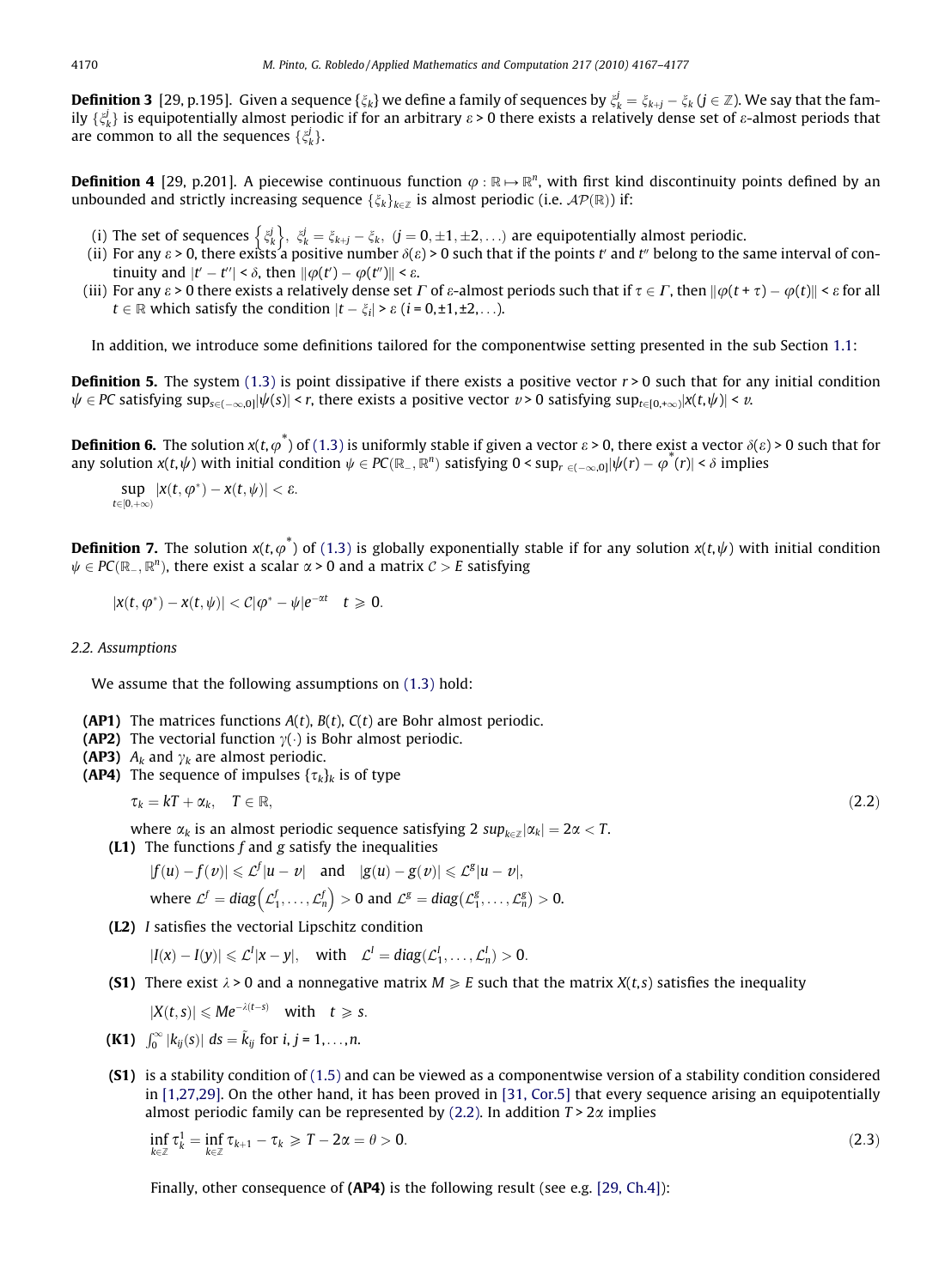<span id="page-4-0"></span>**Lemma 1.** Let i(s, t) be the number of terms of the sequence { $\tau_k$ } in the interval (s, t). If  $t-s$  >  $\theta$  = T  $-$  2 $\alpha$  and **(AP4)** holds, then it follows that

$$
\frac{i(s,t)}{t-s} < \frac{2}{\theta} = \frac{2}{T-2\alpha}.\tag{2.4}
$$

2.3. Main result

In order to shorten the statement of the Theorem, we will define the following matrices:

$$
\widehat{A} = \{\widehat{a}_{ij}\} \quad \text{with} \quad \widehat{a}_{ij} = \sup_{t \in \mathbb{R}} |a_{ij}(t)| \quad \text{and} \quad \widetilde{K} = \{\widetilde{k}_{ij}\},
$$

the constant matrices  $\overline{B}$  and C are defined in a similar way. Now, we can define

$$
D = |\widehat{B}|\mathcal{L}^f + |\widehat{C}|\mathcal{L}^g\widetilde{K}
$$
\n(2.5)

and by using (S1), we can prove that the matrices

$$
\Omega_{D,\mathcal{L}^l}(t) = \int_{-\infty}^t |X(t,s)|D\,ds + \sum_{\tau_k < t} |X(t,\tau_k)|\mathcal{L}^l \tag{2.6}
$$

and

$$
A = \sup_{t \in \mathbb{R}} \Omega_{D, \mathcal{L}'}(t) \tag{2.7}
$$

are well defined.

**Theorem 1.** If (AP1)–(AP4), (L1)–(L2), (S1), (K1) are satisfied and  $\rho(\Lambda) < 1$ , then [\(1.3\)](#page-1-0) has one solution  $x^*(\cdot) \in AP(\mathbb{R})$ .

**Proof.** Let  $\phi(t) \in AP(\mathbb{R})$  an arbitrary almost periodic function with first kind discontinuities defined by the sequence  $\{t_k\}$ . We build the auxiliary system

$$
\begin{cases}\n\dot{x}(t) = A(t)x(t) + B(t)f(\phi(t)) + C(t)g((K * \phi)(t)) + \gamma(t), \quad t \neq \tau_k, \\
\Delta x(\tau_k) = A_k x(\tau_k) + I(\phi(\tau_k)) + \mu_k, \quad t = \tau_k.\n\end{cases}
$$
\n(2.8)

As  $\phi(t) \in \mathcal{AP}(\mathbb{R}^n)$ , it is easy to prove that  $(K * \phi) \in \mathcal{AP}(\mathbb{R}^n)$ . In addition, by (L1) we have that f and g are uniformly con-tinuous and Theorem 77 from [\[29\]](#page-10-0) implies that  $f(\phi(t))$ ,  $g(\phi(t)) \in AP(\mathbb{R})$  and

 $\Gamma_{\phi}(t) = B(t)f(\phi(t)) + C(t)g((K * \phi)(t)) + \gamma(t) \in \mathcal{AP}(\mathbb{R}).$ 

Moreover, [\(2.3\)](#page-3-0) combined with Lemma 37 from [\[29\]](#page-10-0) imply that  $\phi(\tau_k)$  is an almost periodic sequence. Now, by using (S1) and Theorem 81 from [\[29\]](#page-10-0), it follows that

$$
(\mathcal{S}\phi)(t) = \int_{-\infty}^t X(t,s)\Gamma_{\phi}(s) ds + \sum_{\tau_k < t} X(t,\tau_k) \left[I(\phi(\tau_k)) + \mu_k\right]
$$

is an almost periodic solution of (2.8). Hence, we have defined an application  $S : \mathcal{AP}(\mathbb{R}) \mapsto \mathcal{AP}(\mathbb{R})$  and the Theorem follows if we prove that  $S$  has a fixed point.

Let  $\psi$ ,  $\varphi$  two functions in  $\mathcal{AP}(\mathbb{R})$ . Notice that

$$
(\mathcal{S}\psi)(t) - (\mathcal{S}\varphi)(t) = H_1(t, \psi, \varphi) + H_2(t, \psi, \varphi), \tag{2.9}
$$

where  $H_i(t, \psi, \varphi)$  (*i* = 1,2) are defined by

$$
H_1(t, \psi, \varphi) = \int_{-\infty}^t X(t, s) \big[ \Gamma_{\psi}(s) - \Gamma_{\varphi}(s) \big] ds \text{ and}
$$
  

$$
H_2(t, \psi, \varphi) = \sum_{\tau_k < t} X(t, \tau_k) [I(\psi(\tau_k)) - I(\varphi(\tau_k))].
$$

Now,  $|\cdot|$  will denote either the module of a vector or the module of a matrix (see Sub Section 1.1). By using (L1) and (K1), we can deduce

$$
| \Gamma_{\psi}(s) - \Gamma_{\varphi}(s) | \leq |B(s)|\mathcal{L}^{f} |\psi(s) - \varphi(s)| + |\mathcal{C}(s)|\mathcal{L}^{g}|(K * \psi)(s) - (K * \varphi)(s)|.
$$
  
\$\leq |B(s)|\mathcal{L}^{f}|\psi(s) - \varphi(s)| + |\mathcal{C}(s)|\mathcal{L}^{g} \widetilde{K} \sup\_{r \in (-\infty, s]} |\psi(r) - \varphi(r)|.

Hence, it follows that

$$
|H_1(t,\psi,\varphi)|\leqslant\left\{\int_{-\infty}^t|X(t,s)|\Big[|\widehat{B}|\mathcal{L}^f+|\widehat{C}|\mathcal{L}^g\widetilde{K}\Big]\,ds\right\}\sup_{t\in\mathbb{R}}|\psi(t)-\varphi(t)|.
$$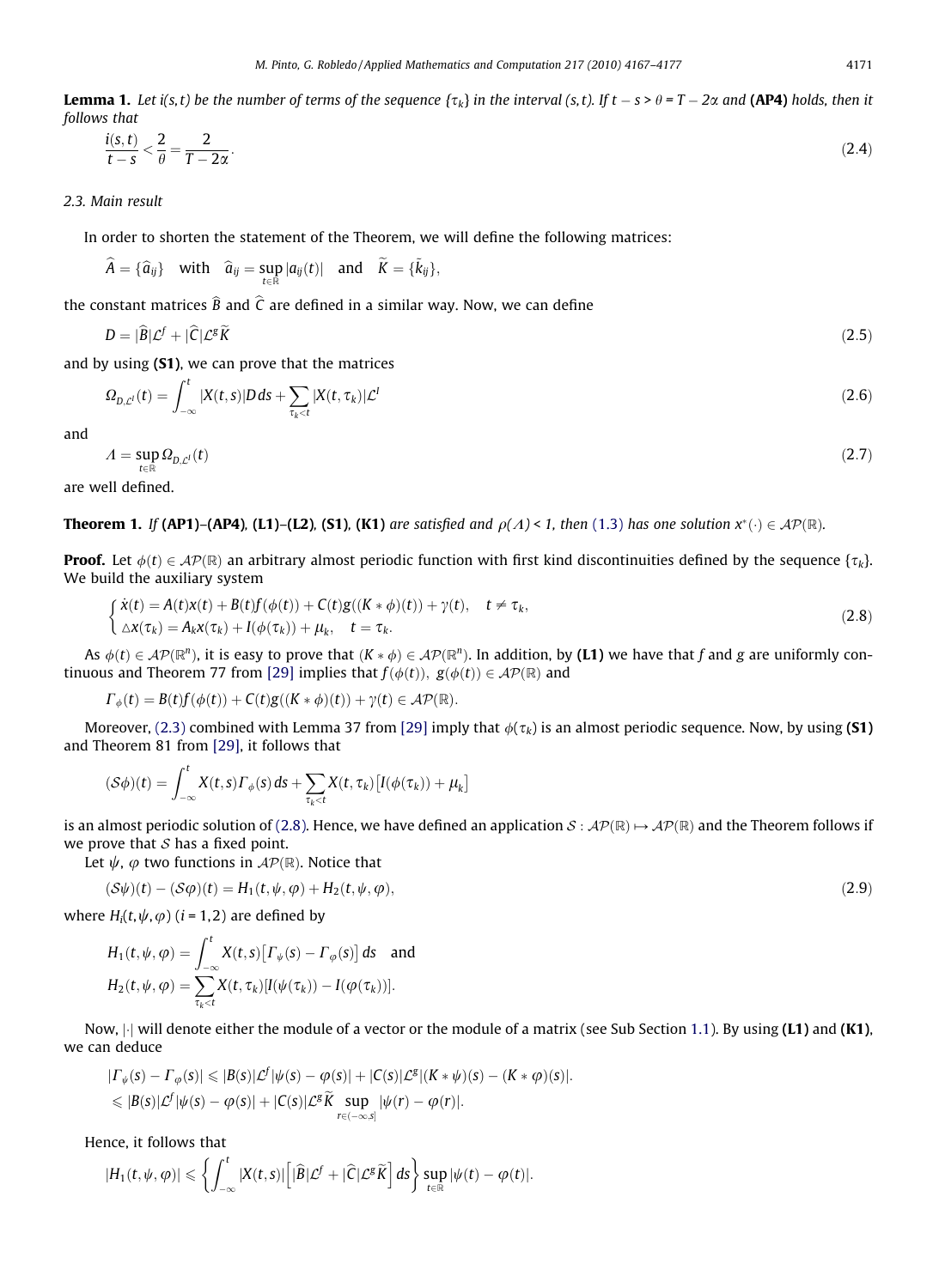<span id="page-5-0"></span>On the other hand, it can be proved that:

$$
|H_2(t,\psi,\varphi)|\leqslant \left\{\sum_{\tau_k
$$

Finally, [\(2.9\)](#page-4-0) combined with the estimations for  $H_i(t,\cdot,\cdot)$  imply

$$
|\mathcal{S}\psi - \mathcal{S}\varphi|_{\infty} \leq \Lambda |\psi - \varphi|_{\infty}
$$

and the existence of a unique fixed point follows by the contraction principle of Banach [\[32, Th. 9.1.2.\]](#page-10-0) because  $\rho(A) < 1$ .

Remark 1. This result extends and simplifies to an impulsive framework a similar existence and uniqueness result obtained in [\[17, Th.1\].](#page-10-0) On the other hand, by following the lines of this proof, we could made an alternative result by using vector norms and induced matrix norms, obtaining an inequality of type

$$
\|\mathcal{S}\psi-\mathcal{S}\varphi\|_{\star}\leqslant\|\varLambda\|_{\bullet}\|\psi-\varphi\|_{\star},
$$

where  $\|\cdot\|_{\star}$  and  $\|\cdot\|_{\star}$  are respectively a vector norm and its induced matrix norm.

Nevertheless, we point out that  $\rho(\Lambda) \le ||\Lambda||_2$  implies that we can obtain better conditions with a componentwise approach. An example is shown in Section 4.

**Corollary 1.** If the constants  $\alpha$ , T and  $\lambda$  defined in (AP4) and (S1) are such that

$$
\rho(\widetilde{A}) < 1, \quad \text{with} \quad \widetilde{A} = \frac{1}{\lambda}MD + \frac{e^{2\lambda \alpha}}{1 - e^{-\lambda T}}MC^{T}
$$
\n
$$
(2.10)
$$

then, the system ([1.3](#page-1-0)) has one solution  $x^*(\cdot) \in \mathcal{AP}(\mathbb{R})$ .

**Proof.** By (**S1**), it follows that for  $t \in (\tau_k, \tau_{k+1})$ :

$$
\Omega_{D,\mathcal{L}^l}(t) \leqslant \int_{-\infty}^t e^{-\lambda(t-s)}dsMD + \sum_{j=-\infty}^k e^{-\lambda(t-\tau_j)}M\mathcal{L}^l,
$$

now by using  $t\geqslant\tau_k$  combined with **(AP4)**, implies  $t-\tau_{k-j}\geqslant jT-2\alpha$  for  $j\geqslant 0$  and we can conclude that  $\Omega_{D,\mathcal{L}^l}(t)\leqslant\widetilde{A}$ . Hence, it follows that  $A \leq A$  and the Corollary is consequence of [Theorem 1.](#page-4-0)

We can relax the assumption (S1) by.

(S1') There exist  $\lambda_i$  > 0 (i = 1,...,n) and a nonnegative matrix  $M \ge E$  such that the matrix  $X(t,s)$  satisfies the inequality

$$
|X(t,s)| \leqslant diag(e^{-\lambda_1(t-s)},\ldots,e^{-\lambda_n(t-s)})M, \quad t \geqslant s
$$

and prove the following result:

**Corollary 2.** If (**S**1') is satisfied and the constants  $\alpha$ , T and  $\lambda_i$  defined in **(AP4)** and **(S**1') are such that  $\rho(\mathcal{D}_1 M D + \mathcal{D}_2 M \mathcal{L}^l) < 1$  with

$$
\mathcal{D}_1=diag\bigg\{\frac{1}{\lambda_1},\ldots,\frac{1}{\lambda_n}\bigg\}\quad\text{and}\quad \mathcal{D}_2=diag\bigg\{\frac{e^{2\lambda_i\alpha}}{1-e^{-\lambda_i T}}\bigg\}_{i=1}^n
$$

then, the system [\(1.3\)](#page-1-0) has one solution  $x^*(\cdot) \in \mathcal{AP}(\mathbb{R})$ .

#### 2.4. Consequences

The following result will show some stability properties of system [\(1.3\)](#page-1-0) and its unique almost periodic solution  $x^*(\cdot)$ .

**Lemma 2.** If (AP1)–(AP4), (L1)–(L2), (S1) and (K1) are satisfied and  $\rho(\Lambda)$  < 1, then:

(i) Given two initial conditions  $\varphi$ ,  $\psi \in PC$  of [\(1.3\),](#page-1-0) it follows that its solutions  $x(\cdot,\varphi)$  and  $x(\cdot,\psi)$  satisfy the inequality:

$$
|\mathbf{x}(t,\psi) - \mathbf{x}(t,\phi)| \leq (E - A)^{-1} M |\psi - \phi|_{\infty}, \quad t \geq 0.
$$
 (2.11)

(ii) For any initial condition  $\varphi \in PC$ , it follows that

$$
|x(t,\varphi)| \le (E-\Lambda)^{-1}M\bigg[|\varphi|_{\infty} + \frac{|\gamma|_{\infty}}{\lambda} + \frac{e^{2\lambda \alpha}|\mu_k|_{\infty}}{1 - e^{-\lambda T}}\bigg], \quad t \ge 0.
$$
\n(2.12)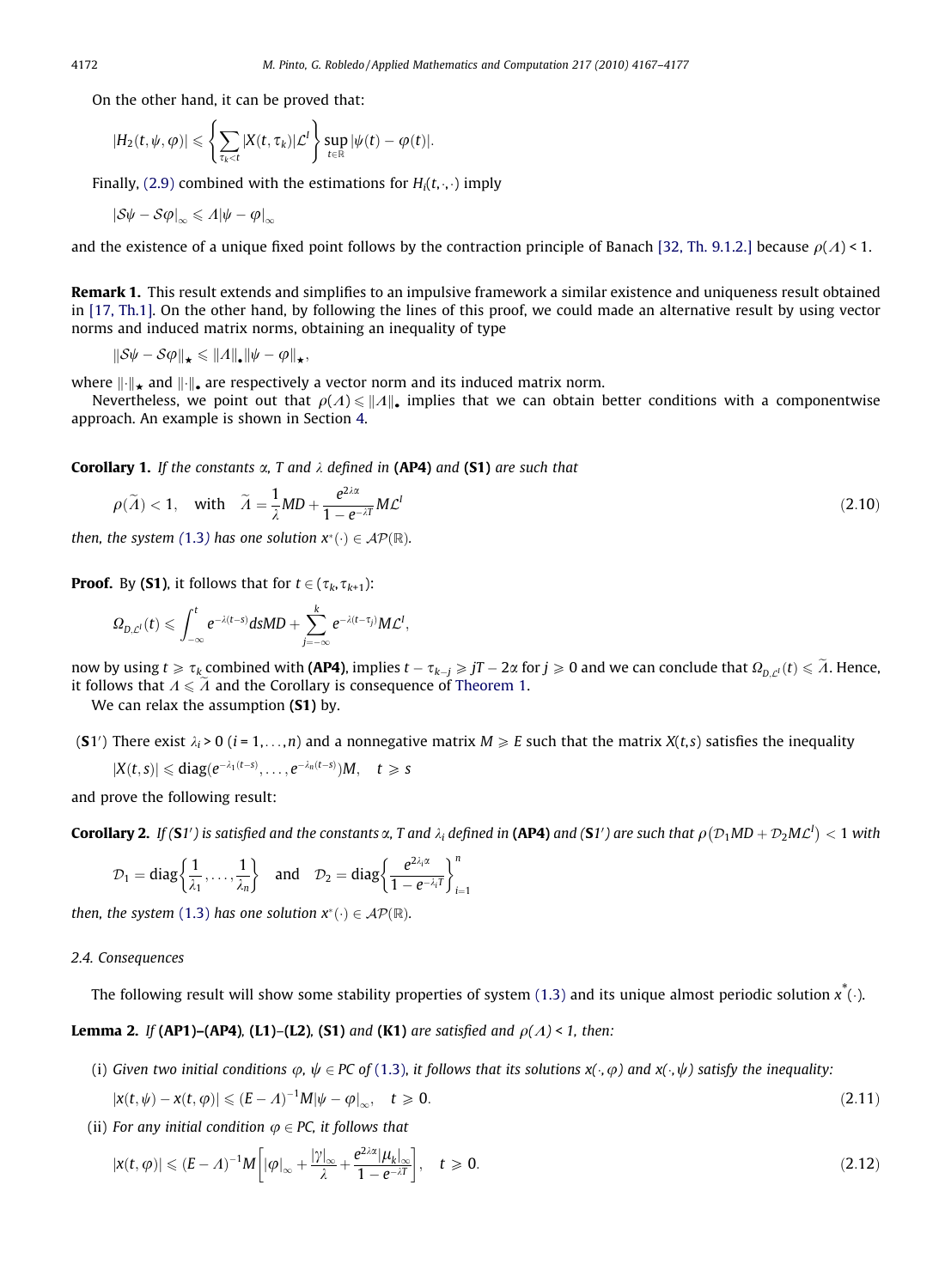<span id="page-6-0"></span>**Proof.** Let  $y(t) = x(t, \varphi) - x(t, \psi)$  and define  $Q(t, y(t))$  as follows

$$
Q(t, y(t)) = B(t)\tilde{f}(y(t)) + C(t)\tilde{g}(y(t)),
$$
\n(2.13)

where  $\tilde{f}(y(t)) = f(y(t) + x(t, \psi)) - f(x(t, \psi))$  and  $\tilde{g}(y(t)) = g((K * [y + x(\cdot, \psi)])(t)) - g((K * x(\cdot, \psi)))(t)$ ). Hence, by [\(1.3\)](#page-1-0) it follows that  $v(\cdot)$  satisfies

$$
\begin{cases}\n\dot{y}(t) = A(t)y(t) + Q(t, y(t)), & t \neq \tau_k \\
\Delta y(\tau_k) = A_k y(\tau_k) + h(\tau_k, y(\tau_k)).\n\end{cases}
$$

with  $h: \mathbb{R} \times \mathbb{R}^n \mapsto \mathbb{R}^n$  defined by  $h(k, y(\tau_k)) = I(y(\tau_k) + x(\tau_k, \psi)) - I(x(\tau_k, \psi)).$ 

Now, it can be proved that

$$
y(t) = X(t, 0^+)y(0) + \int_0^t X(t, s)Q(s, y(s))ds + \sum_{\tau_k < t} X(t, \tau_k)h(k, y(\tau_k)).
$$
\n(2.14)

In addition,  $(L1)$  and  $(K1)$  imply that

$$
|Q(s,y(s))| \leqslant \widehat{B}\mathcal{L}^f|y(s)| + \widehat{C}\mathcal{L}^g\widetilde{K}\sup_{r\in (-\infty,s]}|y(r)| \leqslant D\sup_{r\in (-\infty,s]}|y(r)|
$$

and (L2) implies the estimation

$$
|X(t,\tau_k)||h(k,y(\tau_k))| \leqslant |X(t,\tau_k)|\mathcal{L}^l|y(\tau_k)|.
$$

Now, by (2.14) and (S1), for any  $t \in \mathbb{R}_{+}$  we can deduce that

$$
|y(t)| \leqslant M \sup_{r \in (-\infty,0]} |\varphi(r) - \psi(r)| + \Lambda \sup_{r \in (-\infty,t]} |y(r)|. \tag{2.15}
$$

It is straightforward to verify that  $(2.15)$  for  $s \in [0,t)$  implies

$$
|y(s)|\leqslant M\sup_{r\in(-\infty,0]}|\varphi(r)-\psi(r)|+ \varLambda \sup_{r\in(-\infty,t]}|y(r)|.
$$

and we conclude that

$$
\sup_{r\in(-\infty,t]}|y(r)|\leqslant M\sup_{r\in(-\infty,0]}|\varphi(r)-\psi(r)|+ \varLambda \sup_{r\in(-\infty,t]}|y(r)|.
$$

As  $\rho(A)$  < 1, a well known result of nonnegative matrices (see e.g. [\[32\]](#page-10-0)) says that  $(E-A)$  is invertible and its inverse is positive. Hence, we can deduce

$$
\sup_{r\in(-\infty,t]}|y(r)|\leqslant (E-A)^{-1}M|\varphi-\psi|_{\infty}.
$$

and the statement (i) follows.

Now, by choosing  $\psi \equiv 0$  and inserting in [\(2.11\)](#page-5-0), we obtain:

$$
\sup_{r\in(-\infty,t]}|x(r,\varphi)|\leqslant (E-A)^{-1}M|\varphi|_{\infty}+\sup_{r\in[0,t)}|x(r,0)|,
$$

and [\(2.12\)](#page-5-0) follows if we prove that the solution  $x(t, 0)$  satisfies

$$
\sup_{r\in[0,t]}|x(r,0)|\leqslant (E-A)^{-1}M\bigg\{\frac{|\gamma|_{\infty}}{\lambda}+\frac{e^{2\lambda\alpha}|\mu_k|_{\infty}}{1-e^{-\lambda T}}\bigg\}.
$$
\n(2.16)

Indeed, it is clear that  $x(t, 0) = x(t)$  satisfies the integral equation

$$
x(t)=\int_0^t X(t,s)\{B(s)f(x(s))+C(s)g((K*x)(s))\} ds+\sum_{\tau_k
$$

By following the proof of [Corollary 1,](#page-5-0) we can verify that for any  $t > 0$  we have

$$
|x(t,0)|\leqslant A\sup_{u\in [0,t]}|x(u,0)|+\int_0^t|X(t,s)||\gamma(s)|ds+\sum_{\tau_k
$$

Finally, (2.16) can be deduced by following the same ideas developed for (2.15).

Some consequences of [Lemma 2](#page-5-0) are the dependence of solutions of [\(1.3\)](#page-1-0) with respect to initial conditions and the point dissipativeness of the solutions stated by [\(2.11\) and \(2.12\)](#page-5-0). Moreover, another consequence is given by the following result:

**Corollary 3.** Under the assumptions of [Theorem 1](#page-4-0), it follows that the almost periodic solution  $x^*(\cdot)$  of [\(1.3\)](#page-1-0) is uniformly stable.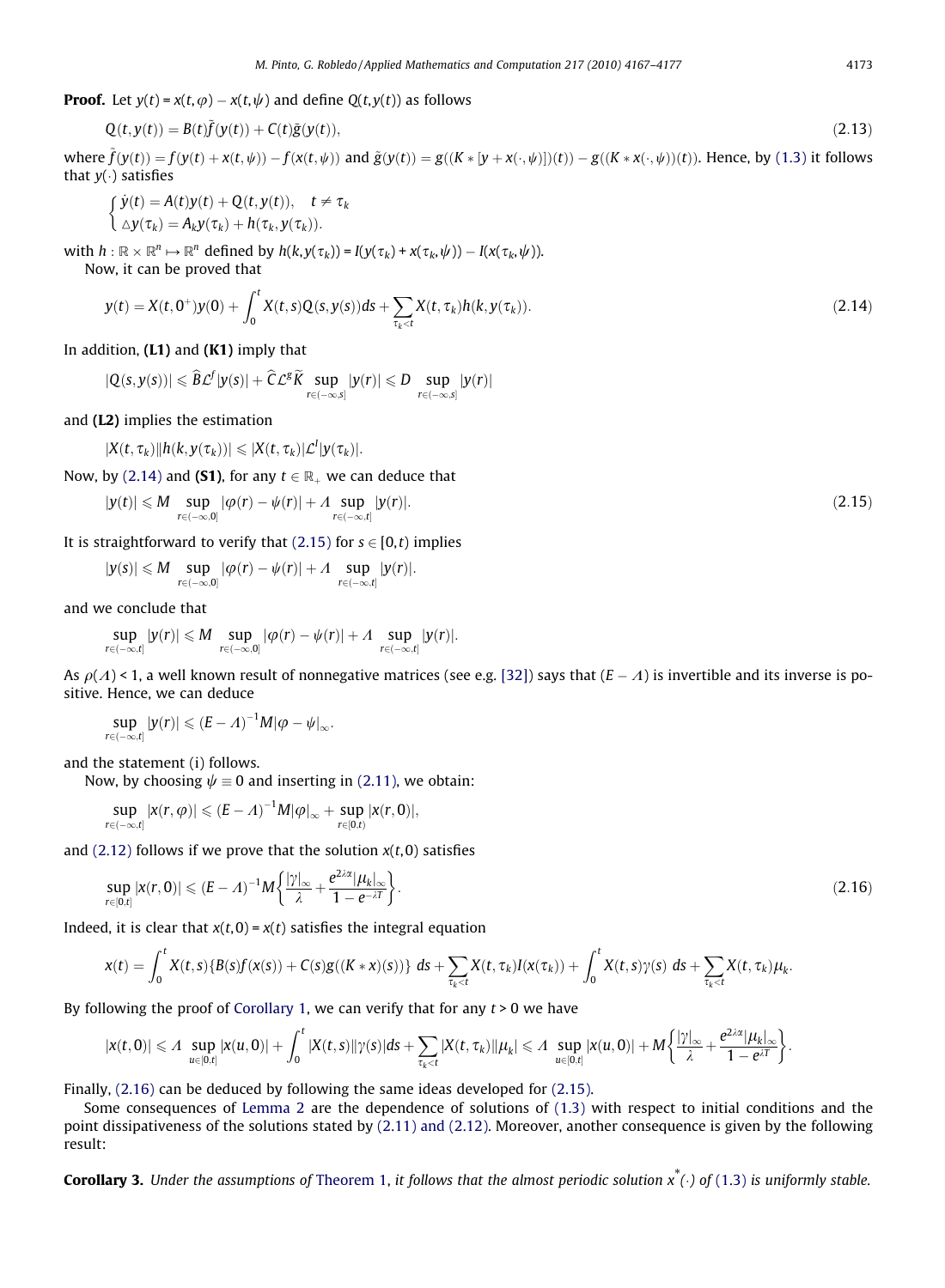<span id="page-7-0"></span>**Proof.** Let  $\varepsilon > 0$  be an arbitrary positive vector. By positiveness of  $(E - A)^{-1}M$ , it follows that the set **Proof.** Let  $\epsilon > 0$  be an arbitrary positive vector. By positiveness of  $(\epsilon - \lambda)$  M, it follows that the set  $\delta \in \mathbb{R}^n$ :  $(E - \lambda)^{-1}M\delta \leq \epsilon$  is non empty. We choose a vector  $\delta > 0$  and by using [\(2.11\),](#page-5-0) we can verify t dition  $\varphi \in PC$  such that  $\sup_{r \in (-\infty,0]} |\varphi(r) - x^*(r)| < \delta$  it follows that  $\sup_{t \in [0,+\infty)} |x(t,\varphi) - x^*(t)| < \varepsilon$  and the uniform stability of  $\hat{x}(t)$  follows.

#### 3. Exponential stability of the almost periodic solution

From now on, we will assume that the following property is satisfied

**(K2)** There exists a constant  $\lambda_0 \in (0, \lambda)$  such that  $K(\cdot)$  satisfies

$$
\int_0^\infty |k_{ij}(s)|e^{\lambda_s s} ds < +\infty.
$$

Let us define  $X_{\sigma}(t,s) = e^{\sigma(t-s)}X(t,s)$  with  $t \geq s$ ,  $\sigma \in (0,\lambda_{\circ})$  and the matrices:

$$
\widetilde{D} = |\widehat{B}| \mathcal{L}^f + |\widehat{C}| \mathcal{L}^g \int_0^\infty K_\sigma(r) \, dr \quad \text{with} \quad K_\sigma(r) = K(r) e^{\sigma r}.
$$
\n
$$
(3.1)
$$

By using (S1) and the fact that  $\sigma \in (0,\lambda)$ , we define the matrices

$$
\Omega_{\widetilde{D},\mathcal{L}^l,\lambda-\sigma}^{\sim}(t)=\int_{-\infty}^t |X_{\sigma}(t,s)|\widetilde{D} \;ds+\sum_{\tau_k
$$

$$
A_{\lambda-\sigma} = \sup_{t \in \mathbb{R}} \Omega_{\widetilde{D},\mathcal{L}^l,\lambda-\sigma}(t). \tag{3.3}
$$

**Theorem 2.** If the assumptions of [Theorem 1](#page-4-0) and (K2) are satisfied and for  $\sigma \in (0,\lambda_0)$  we have  $\rho(\Lambda_{\lambda-\sigma})$  < 1, then the unique  $AP(\mathbb{R})$  solution  $x(t)$  of [\(1.3\)](#page-1-0) is globally  $\sigma$ –exponentially stable on [0,+ $\infty$ ). Namely, given any initial condition  $\varphi \in PC$ , it follows:

$$
|x(t,\varphi)-x^*(t)|\leqslant e^{-\sigma t}(E-\Lambda_{\lambda-\sigma})^{-1}M|\varphi-x^*|_{\infty}
$$
\n(3.4)

**Proof.** Note that  $\rho(A_{\lambda-\sigma}) < 1$  implies  $\rho(A_{\lambda}) < 1$  and by [Theorem 1](#page-4-0) there exists a unique solution  $x^*(t) \in \mathcal{AP}(\mathbb{R})$ . Let  $x(t, \varphi)$  be an arbitrary solution of [\(1.3\)](#page-1-0) and define  $y(t) = x(t, \varphi) - x^*(t)$ . As in the proof of [Lemma 2](#page-5-0),  $y(\cdot)$  satisfies [\(2.14\).](#page-6-0) Let  $u(t) = y(t)e^{\sigma t}$ and multiply [\(2.14\)](#page-6-0) by  $e^{\sigma t}$ , it follows that  $u(\cdot)$  satisfies for  $t \ge 0$ :

$$
u(t)=X_\sigma(t,0^+)u(0)+\int_0^te^{\sigma t}X(t,s)Q(s,y(s))ds+\sum_{\tau_k
$$

By using [\(2.13\),](#page-6-0) we can prove that

$$
\int_0^t e^{\sigma t} |X(t,s)| |Q(s,y(s))| ds \leqslant \mathcal{H}_1(t,y) + \mathcal{H}_2(t,y)
$$

with  $H_1$  and  $H_2$  defined respectively by

$$
\mathcal{H}_1(t,y) = \int_0^t e^{\sigma(t-s)} |X(t,s)||\widehat{B}|\mathcal{L}^f|y(s)e^{\sigma s}|ds \text{ and}
$$
  

$$
\mathcal{H}_2(t,y) = \int_0^t e^{\sigma(t-s)} |X(t,s)||\widehat{C}|\mathcal{L}^g e^{\sigma s} \left(\int_0^\infty |K(r)|e^{\sigma r}e^{-\sigma r}|y(s-r)|dr\right)ds.
$$

Hence

$$
\sum_{i=1}^2 \mathcal{H}_i(t,y) \leqslant \int_0^t |X_\sigma(t,s)| \bigg\{ |\widehat{B}| \mathcal{L}^f| u(s) | + |\widehat{C}| \mathcal{L}^g \int_0^\infty |K_\sigma(r)| |u(s-r)| dr \bigg\} ds \leqslant \int_0^t |X_\sigma(t,s)| \widetilde{D} ds \sup_{r \in (-\infty,t]} |u(r)| .
$$

Using this fact combined with  $\sigma < \lambda$  <  $\lambda$ , implies

$$
|u(t)| \leq |X_{\sigma}(t,0)||y(0)| + \left(\int_0^t |X_{\sigma}(t,s)|\widetilde{D}ds + \sum_{\tau_k < t} |X_{\sigma}(t,\tau_k)|\mathcal{L}^I\right) \sup_{r \in (-\infty,t]} |u(r)| \leq M|y(0)| + \Omega_{\widetilde{D},\mathcal{L}^I,\lambda-\sigma}^{\sim}(t) \sup_{r \in [0,t]} |u(r)|
$$
  

$$
\leq M|y(0)| + \Lambda_{\lambda-\sigma} \sup_{r \in (-\infty,t]} |u(r)|.
$$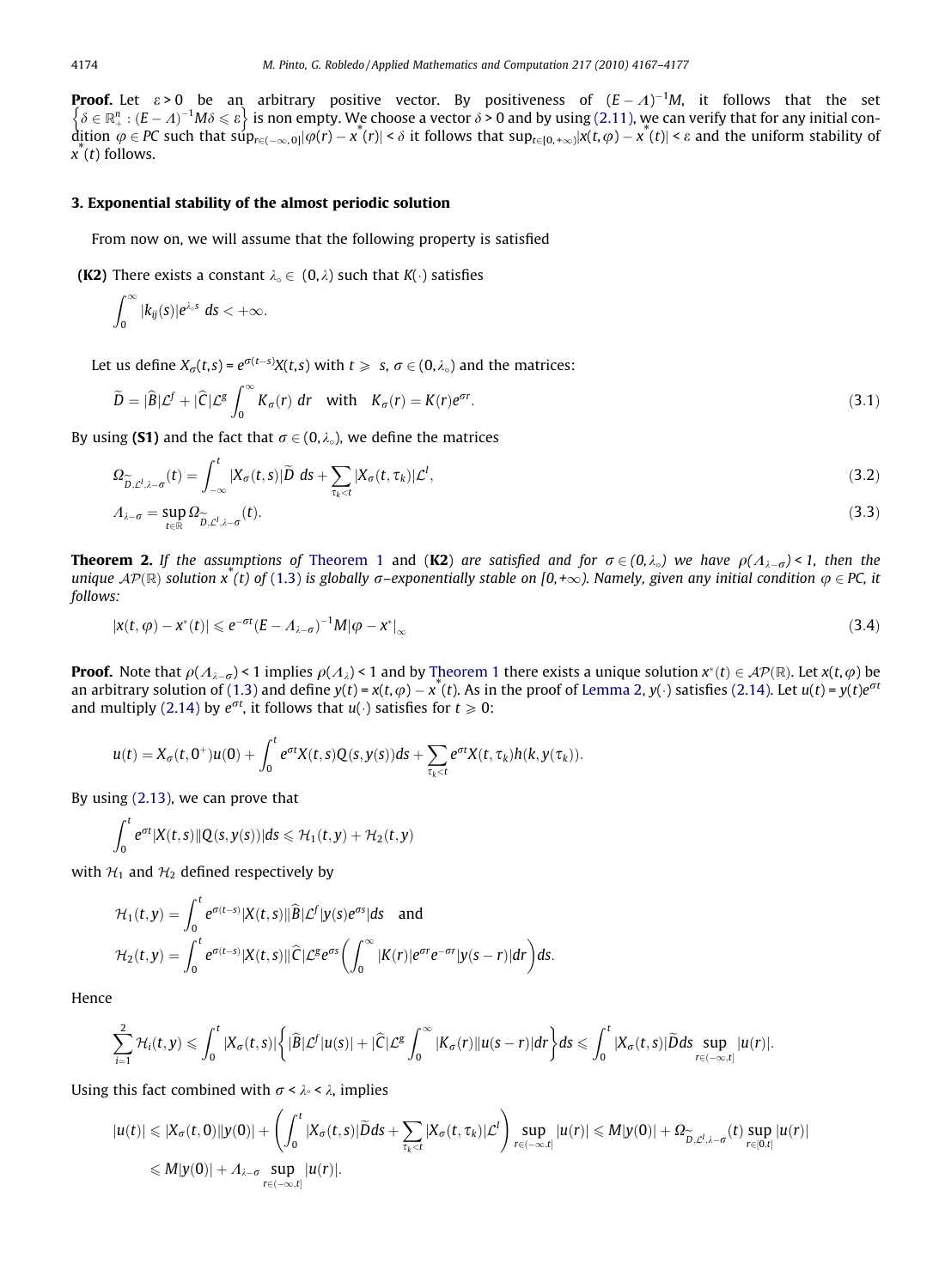<span id="page-8-0"></span>By following the lines of the proof of [Lemma 2](#page-5-0) combined with  $\rho(A_{\lambda-\sigma})$  < 1 and  $u(t)$  =  $e^{\sigma t}(x(t,\phi)-x^*(t))$ , it can be proved that

$$
\sup_{r\in[0,+\infty)}e^{\sigma r}|x(r,\varphi)-x^*(r)|\leqslant (E-A_{\lambda-\sigma})^{-1}M|\varphi-x^*|_{\infty}.
$$
\n(3.5)

and [\(3.4\)](#page-7-0) follows straightforwardly.

Remark 2. The assumption (K2) plays a key role in our proof and it was employed in [\[10,12,17\]](#page-10-0) and references therein.

**Corollary 4.** If the constants  $\alpha$ , T and  $\lambda$  are such that  $\rho(\tilde{A}_{\sigma-\lambda})$  < 1, with

$$
\widetilde{\Lambda}_{\lambda-\sigma}=\frac{1}{\lambda-\sigma}M\widetilde{D}+\frac{e^{2(\lambda-\sigma)\alpha}}{1-e^{-(\lambda-\sigma)T}}ML^!,\quad \sigma\in(0,\lambda_\circ),
$$

then, for any  $\sigma \in (0,\lambda_0)$ , the solution  $x^*(\cdot)$  is  $\sigma$ –globally exponentially stable.

**Corollary 5.** If (S1') is satisfied and the constants N,  $\lambda_i$  and  $\xi_i = \lambda_i - \sigma > 0$  are such that  $\rho(\mathcal{D}_1 M \bar{D} + \mathcal{D}_2 M \mathcal{L}^l) < 1$  with  $\sigma < \lambda_{\circ} < min\{\lambda_1, \lambda_2\}$  and

$$
\mathcal{D}_1 = diag\left\{\frac{1}{\xi_1}, \ldots, \frac{1}{\xi_n}\right\} \quad \text{and} \quad \mathcal{D}_2 = diag\left\{\frac{e^{2\xi_1\alpha}}{1 - e^{-\xi_1T}}\right\}_{i=1}^n,
$$

then, for any  $\sigma \in (0,\lambda)$  the solution  $x^*(\cdot)$  is  $\sigma$ –globally exponentially stable.

**Remark 3.** A set of conditions for global exponential stability of  $AP(\mathbb{R})$  solutions are given in [\[1,27\] and \[28\]](#page-10-0). These results employ Lemma 26 from [\[29\],](#page-10-0) which states the existence of a constant  $N \in \mathbb{N}$ . Nevertheless, this result does not provide an effective method to estimate it. In this sense, the characterization of equipotentially almost periodic sequences stated in (AP4) avoids this problem and contributes to obtain conditions easier to check as Corollaries 4 and 5. See also Theorem 3.

#### 4. An explicit impulsive Hopfield neural network

We will study a concrete Hopfield neural network with distributed delays and impulse effects. This model shows how our results are useful and are better than a treatment with a classical norm: let us consider the  $2 \times 2$  system [\(1.3\)](#page-1-0) with

$$
A(t) = diag\{-a_i\} \quad \text{and} \quad A_k = diag\left\{\alpha_k^{(i)}\right\}, \quad i = 1, 2. \tag{4.1}
$$

where  $k\in \mathbb{Z}$ ,  $a_i$  > 0 and  $\alpha^{(i)} = \left\{\alpha_k^{(i)}\right\}$  are almost periodic sequences satisfying

$$
-1 < \inf_{k \in \mathbb{Z}} \alpha_k^{(i)} \leqslant \sup_{k \in \mathbb{Z}} \alpha_k^{(i)} \quad \text{for} \quad i = 1, 2. \tag{4.2}
$$

We consider  $B(\cdot)$ ,  $C(\cdot)$ ,  $A_k$ ,  $\mu_k$  and  $\gamma(\cdot)$  such that (AP1)–(AP3) are satisfied. Moreover, the sequence of impulses is defined in (AP4)

$$
\tau_k = kT + \nu_k, \quad T > 2 \sup_{k \in \mathbb{Z}} |\nu_k| = 2|\nu|_{\infty}, \tag{4.3}
$$

where  $v_k$  is an almost periodic sequence. Finally, the functions  $f(\cdot)$ ,  $I(\cdot)$  and  $K(\cdot)$  satisfy (L1), (L2) and (K1) respectively.

Theorem 3. If the following inequalities are satisfied:

$$
\lambda_i = a_i - \frac{2 \ln |1 + \alpha^{(i)}|_{\infty}}{T - 2|\nu|_{\infty}} > 0 \quad \text{for} \quad i = 1, 2,
$$
\n(4.4)

$$
-1 < \prod_{i=1}^{2} \left( \frac{d_{ii}}{\lambda_i} + \mathcal{L}_i^l \frac{e^{2\lambda_i |v|_{\infty}}}{1 - e^{-T\lambda_i}} \right) - \frac{d_{12}d_{21}}{\lambda_1 \lambda_2} < 1,
$$
\n
$$
(4.5)
$$

$$
\frac{\sum_{i=1}^{2} \left( \frac{d_{ii}}{\lambda_i} + \mathcal{L}_i^l \frac{e^{2\lambda_i |v|_{\infty}}}{1 - e^{-T\lambda_i}} \right)}{1 + \prod_{i=1}^{2} \left( \frac{d_{ii}}{\lambda_i} + \mathcal{L}_i^l \frac{e^{2\lambda_i |v|_{\infty}}}{1 - e^{-T\lambda_i}} \right) - \frac{d_{12}d_{21}}{\lambda_1 \lambda_2}} < 1. \tag{4.6}
$$

Then, the Hopfield neural network [\(1.3\)](#page-1-0) with (4.1)–(4.3) has a unique  $AP(\mathbb{R})$  solution  $x^*(t)$ . In addition, if

$$
\int_0^\infty e^{\sigma \circ s} |k_{ij}(s)| < +\infty, \quad \text{ with } \quad \sigma \circ \in (0, \min\{\lambda_1, \lambda_2\}), \tag{4.7}
$$

then there exists  $\sigma_{\circ}^+ \in (0,\sigma_{\circ})$  such that  $x^*(\cdot)$  is globally  $\sigma$ –exponentially stable with  $\sigma \in (0,\sigma_{\circ}^+)$ .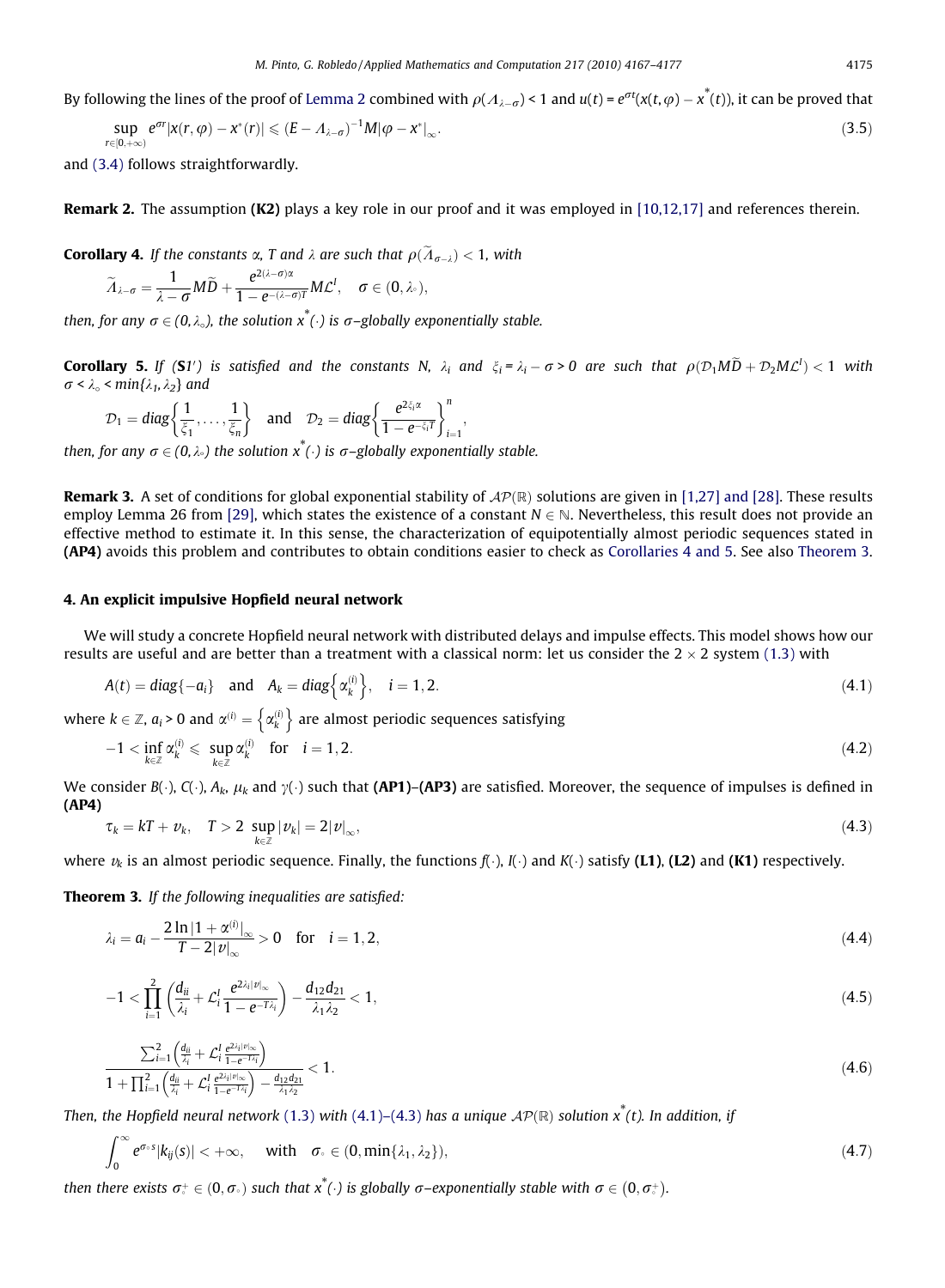**Proof.** Indeed, let  $t \in [\tau_n, \tau_{n+1})$  and verify that

$$
\int_{-\infty}^{t} |X(t,s)|ds = \sum_{k=1}^{\infty} \int_{\tau_{n-k}}^{\tau_{n-k+1}} |X_{n-k}(t,s)|Dds + \int_{\tau_n}^{t} |X_n(t,s)|Dds \tag{4.8}
$$

and for any  $s\in [\tau_{n-k},\tau_{n-k+1})$ ,  $X_{n-k}(t,s)$  is defined by  $e^{A(t-s)}\prod_{j=0}^{k-1}(E+A_{n-j})$  when  $k\geqslant 1$  and  $X_n(t,s)=e^{A(t-s)}$ . In particular, it follows that for  $k \geq 1$ :

$$
X_{n-k}(t,s) = \begin{bmatrix} e^{-a_1(t-s)} \prod_{j=0}^{k-1} (1 + \alpha_{n-j}^{(1)}) & 0 \\ 0 & e^{-a_2(t-s)} \prod_{j=0}^{k-1} (1 + \alpha_{n-j}^{(2)}) \end{bmatrix}.
$$

Hence,

$$
|X_{n-k}(t,s)| \leqslant \begin{bmatrix} |1+\alpha^{(1)}|_{\infty}^{k} e^{-a_1(t-s)} & 0 \\ 0 & |1+\alpha^{(2)}|_{\infty}^{k} e^{-a_2(t-s)} \end{bmatrix}
$$
(4.9)

for any  $k \ge 0$ . Moreover, it is straightforward to prove that  $i(s,t) = k$ . Hence, (4.9) can be written (for any  $k \ge 0$ ) as follows:

$$
|X_{n-k}(t,s)| \leqslant diag\bigg\{ e^{\big\{ \frac{i(s,t)}{t-s} \ln |1+\alpha^{(1)}|_\infty - a_1 \big\} (t-s)}, e^{\big\{ \frac{i(s,t)}{t-s} \ln |1+\alpha^{(2)}|_\infty - a_2 \big\} (t-s)} \bigg\}
$$

By using Eqs. [\(2.4\) and \(4.3\)](#page-4-0), it follows that  $|X(t,s)| \leqslant diag\{e^{-\lambda_1(t-s)}, e^{-\lambda_2(t-s)}\}$  and we conclude that (**S**1') is satisfied with M = E and  $\lambda_i$  defined in [\(4.4\).](#page-8-0) Now, from  $X_{\sigma}(t,s) = e^{\sigma(t-s)}X(t,s)$  with  $\sigma \in (0,\sigma)$ , we obtain

$$
|X_\sigma(t,s)|\leqslant \begin{bmatrix} e^{-(\lambda_1-\sigma)(t-s)} & 0 \\ 0 & e^{-(\lambda_2-\sigma)(t-s)} \end{bmatrix}
$$

By [\(4.7\)](#page-8-0), we have that **(K2)** is satisfied and we can define  $\bar{k}_{ij}(\sigma)=\int_0^\infty |k_{ij}(s)|e^{\sigma s}ds.$  In addition, let us define the square matrix  $\widetilde{D}(\sigma)=\{\widetilde{d}_{ij}(\sigma)\}.$ 

$$
\widetilde{D}(\sigma)=\begin{bmatrix} \widehat{b}_{11}\mathcal{L}_{1}^f + \widehat{c}_{11}\mathcal{L}_{1}^g\bar{k}_{11}(\sigma) + \widehat{c}_{12}\mathcal{L}_{2}^g\bar{k}_{21}(\sigma) & \widehat{b}_{12}\mathcal{L}_{2}^f + \widehat{c}_{11}\mathcal{L}_{1}^g\bar{k}_{12}(\sigma) + \widehat{c}_{12}\mathcal{L}_{2}^g\bar{k}_{22}(\sigma) \\ \widehat{b}_{21}\mathcal{L}_{1}^f + \widehat{c}_{21}\mathcal{L}_{1}^g\bar{k}_{11}(\sigma) + \widehat{c}_{22}\mathcal{L}_{2}^g\bar{k}_{21}(\sigma) & \widehat{b}_{22}\mathcal{L}_{2}^f + \widehat{c}_{21}\mathcal{L}_{1}^g\bar{k}_{12}(\sigma) + \widehat{c}_{22}\mathcal{L}_{2}^g\bar{k}_{22}(\sigma) \end{bmatrix}.
$$

:

Notice that  $\lim_{\sigma\to 0} \widetilde{D}(\sigma) = D$  because  $\lim_{\sigma\to 0} \overline{k}_{ij}(\sigma) = \tilde{k}_{ij}$ . Now, let  $\xi_i(\sigma) = \lambda_i - \sigma$  and  $\xi(\sigma) = (\xi_1(\sigma), \xi_2(\sigma))$ . Finally, let  $\widetilde A_{\xi(\sigma)}={\cal D}_1\widetilde D(\sigma)+{\cal D}_2{\cal L}^l,$  where  ${\cal D}_i$  are defined in [Corollary 5.](#page-8-0) It is straightforward to prove that

$$
\widetilde{\varLambda}_{\xi(\sigma)}=\begin{bmatrix}\frac{\tilde{d}_{11}}{\xi_1}+G(\xi_1){\cal L}_1^I&\frac{\tilde{d}_{12}}{\xi_1}\\ \frac{\tilde{d}_{21}}{\xi_2}&\frac{\tilde{d}_{22}}{\xi_2}+G(\xi_2){\cal L}_2^I\end{bmatrix}\quad\text{with}\quad G(\xi_i)=\frac{e^{2\xi_i|\mathbf{z}|_\infty}}{1-e^{-T\xi_i}}.
$$

The characteristic polynomial of  $\widetilde{A}_{\xi(\sigma)}$  is given by  $z^2 - p(\xi)z + q(\xi)$  with

$$
p(\xi) = \sum_{i=1}^2 \left( \frac{\tilde{d}_{ii}}{\xi_i} + G(\xi_i) \mathcal{L}_i^I \right) \quad \text{and} \quad q(\xi) = \prod_{i=1}^2 \left( \frac{\tilde{d}_{ii}}{\xi_i} + G(\xi_i) \mathcal{L}_i^I \right) - \frac{\tilde{d}_{12} \tilde{d}_{21}}{\xi_1 \xi_2}.
$$

Now, by using the Schur–Cohn Theorem combined with  $p(\xi(\sigma))$  > 0 for any  $\sigma \in [0,\sigma)$ , it follows that  $\rho(\widetilde{A}_{\xi(\sigma)}) < 1$  if and only if the inequalities

$$
q^2(\xi(\sigma)) < 1 \quad \text{and} \quad p^2(\xi(\sigma)) < (q(\xi(\sigma)) + 1)^2 \tag{4.10}
$$

are verified for any  $\sigma \in [0, \min\{\lambda_1, \lambda_2\}].$ 

On the other hand, Eqs. [\(4.5\) and \(4.6\)](#page-8-0) imply that (4.10) follows at  $\sigma = 0$ , which is equivalent to  $\rho(\tilde{\Lambda}_{\varepsilon(0)}) = \rho(\tilde{\Lambda}_i) < 1$ , with  $\lambda = (\lambda_1, \lambda_2)$ . Hence, [Corollary 2](#page-5-0) implies that the impulsive Hopfield neural networks has a unique  $\mathcal{AP}(\mathbb{R})$  solution.

In addition, by continuity properties, there exists  $\delta$  > 0 such that (4.10) and  $\rho(\tilde{A}_{\xi(\sigma)})$  < 1 are still valid for  $\sigma \in [0,\delta)$ . Finally, the  $\sigma$ -exponential stability follows by any  $\sigma \in (0, \sigma_{\circ}^{+})$  with  $\sigma_{\circ}^{+} = \min\{\delta, \sigma_{\circ}\}.$ 

As we mentioned in [Remark 1](#page-5-0), we will see that our results give a better result compared with estimations obtained by using vector norms and matrix induced norms. Indeed, let  $p_i(\lambda)=d_{ii}\lambda_i^{-1}+G(\lambda_i)L_i^I$  (i = 1,2) and notice that

$$
||A_{\lambda}||_1 = \max\bigg\{p_1 + \frac{d_{12}}{\lambda_1}, p_2 + \frac{d_{21}}{\lambda_2}\bigg\},\,
$$

where  $\|\cdot\|_1$  denotes the row matrix norm.